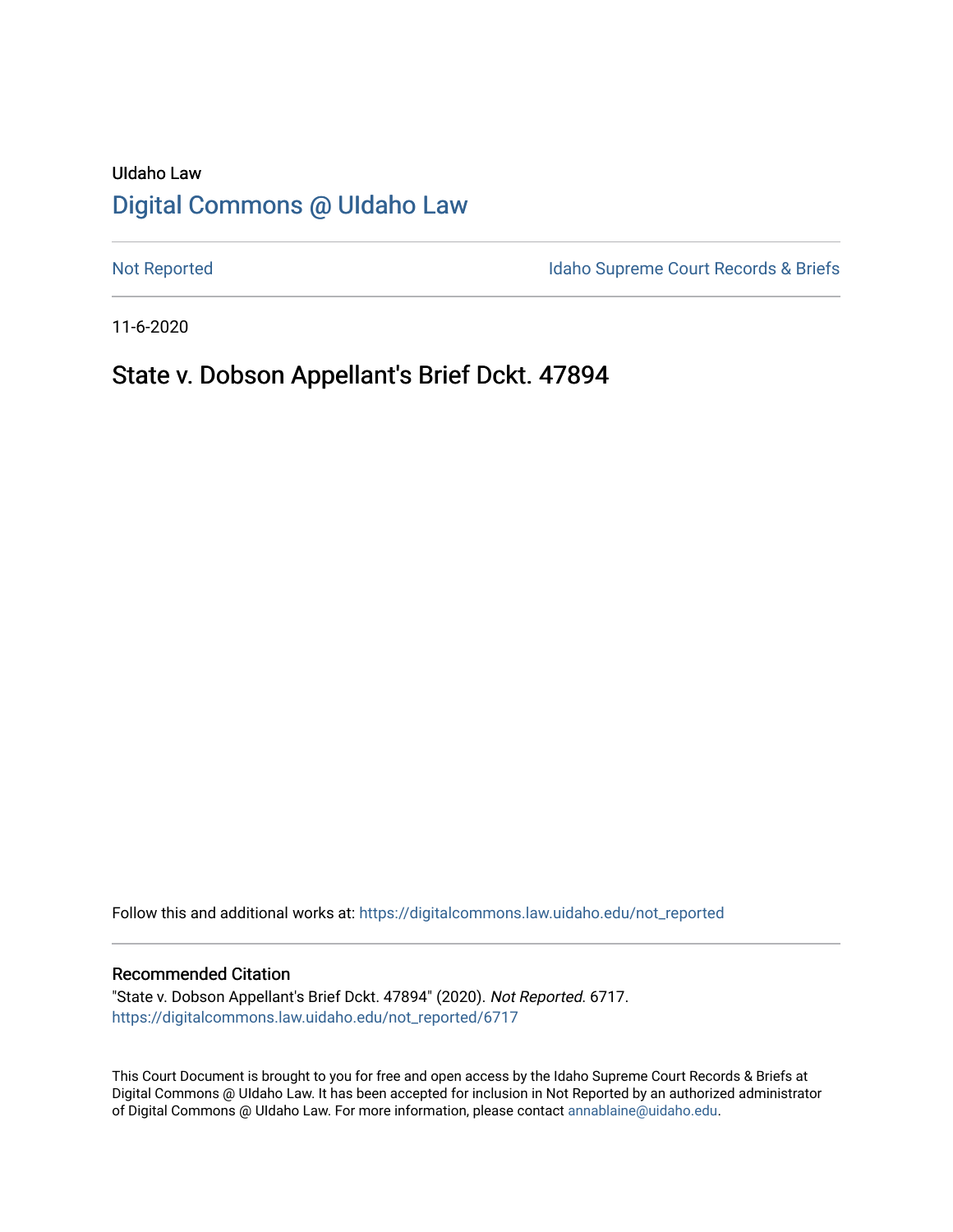Electronically Filed 11/6/2020 10:19 AM Idaho Supreme Court Melanie Gagnepain, Clerk of the Court By: Brad Thies, Deputy Clerk

ERIC D. FREDERICKSEN State Appellate Public Defender I.S.B. #6555

BEN P. MCGREEVY Deputy State Appellate Public Defender I.S.B. #8712 322 E. Front Street, Suite 570 Boise, Idaho 83702 Phone: (208) 334-2712 Fax: (208) 334-2985 E-mail: documents@sapd.state.id. us

## IN THE SUPREME COURT OF THE STATE OF IDAHO

| STATE OF IDAHO,       |                                 |
|-----------------------|---------------------------------|
| Plaintiff-Respondent, | NO. 47894-2020                  |
|                       | CANYON COUNTY NO. CR14-18-25670 |
| V.                    |                                 |
| TAYLOR R. DOBSON,     | <b>APPELLANT'S BRIEF</b>        |
| Defendant-Appellant.  |                                 |

## STATEMENT OF THE CASE

Nature of the Case

After his first trial ended with a hung jury, the jury in Taylor R. Dobson's second trial found him guilty of felony attempted strangulation. The district court imposed a unified sentence of four years, with two years fixed, suspended the sentence, and placed Mr. Dobson on supervised probation for a period of four years. On appeal, Mr. Dobson asserts that the district court abused its discretion when it imposed his sentence.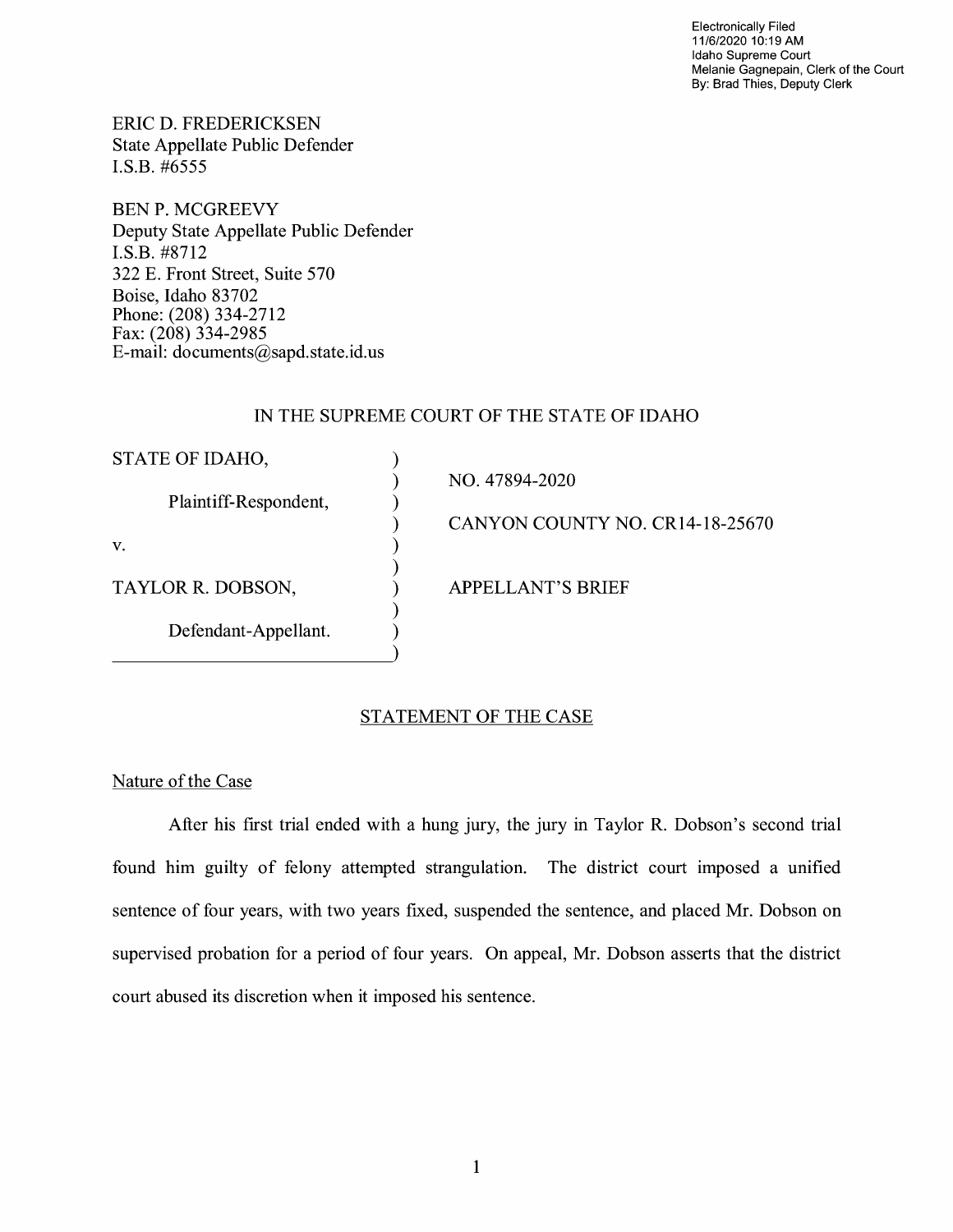### Statement of the Facts & Course of Proceedings

The State charged Mr. Dobson with felony attempted strangulation and domestic battery-traumatic injury. (R., pp.29-31.) He entered a not guilty plea to the charges. *(See*  R., p.34.) After Mr. Dobson exercised his right to a jury trial, the jury at his first trial hung on the attempted strangulation charge, and found him not guilty of domestic battery—traumatic injury. *(See* R., pp.56-61.)

During Mr. Dobson's second trial, Cassandra Sorg testified that, one Christmas Eve, she got into an argument with her husband, Mr. Dobson, after she could not find her keys. *(See* Trial Tr., p.150, L.20 – p.153, L.12.)<sup>1</sup> She testified that she started to bicker with him after he refused to let her borrow his keys to check their garage. *(See* Trial Tr., p.152, L.20- p.153, L.12.) The arguing eventually escalated into yelling while she was outside their house and he was standing at the door. *(See* Trial Tr., p.154, L.5 - p.156, L.8.) After her three sons joined Ms. Sorg outside, Mr. Dobson locked the door. *(See* Trial Tr., p.156, Ls.9-18.) Ms. Sorg and her sons went for a short walk, and when they returned to the house, Mr. Dobson and one of their cars were gone. *(See Trial Tr., p.156, L.19 – p.157, L.6.)* Ms. Sorg's two younger sons entered the house through a window, and one of them opened up the garage. *(See* Trial Tr., p.157, Ls.10- 19.) Ms. Sorg found another set of keys, and used one of them to start Mr. Dobson's truck. *(See*  Trial Tr., p.158, L.13 – p.161, L.5.)

Ms. Sorg testified that she drove her sons to Mr. Dobson's mother's house that evening, which had been the plan before the argument. *(See* Trial Tr., p.161, Ls.9-20.) Mr. Dobson subsequently showed up at his mother's house, and he had a loud conversation with his mother outside. *(See* Trial Tr., p.162, L.14 - p.163, L.1.) Mr. Dobson left without coming into his

 $<sup>1</sup>$  All citations to "Trial Tr." refer to the transcripts of Mr. Dobson's second jury trial, conducted</sup> on October 30 and 31, 2019.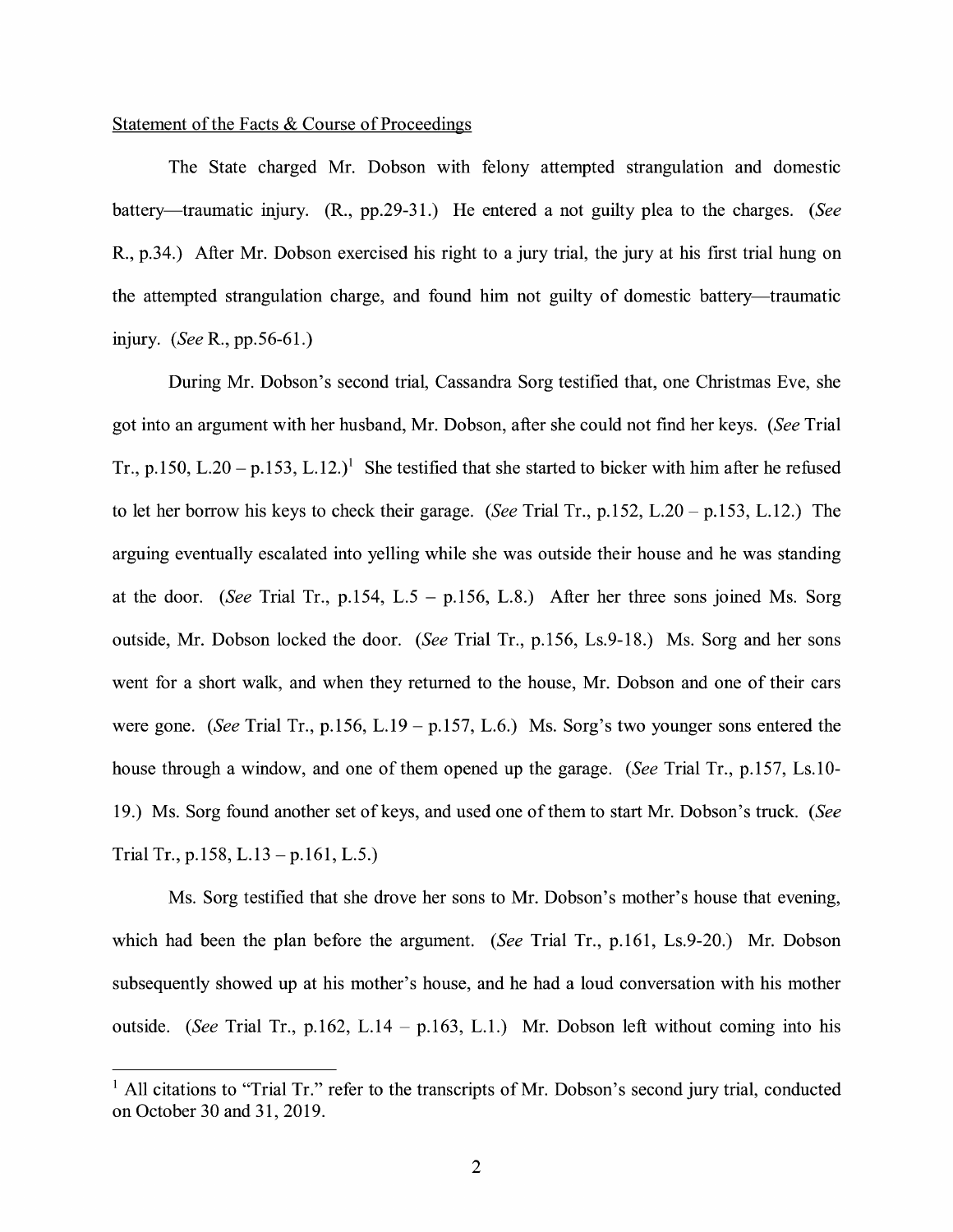mother's house, and his mother reported that he was very upset. *(See* Trial Tr., p.163, Ls.2-24.) Mr. Dobson's mother had offered to have the children stay at her house while Ms. Sorg went to talk with Mr. Dobson, and Ms. Sorg went to their house. *(See* Trial Tr., p.163, L.25 - p.164, L.12.)

Ms. Sorg testified that, when she arrived at their house, she saw broken Christmas decorations all over the front lawn. *(See* Trial Tr., p.165, L.10 - p.166, L.1.) Mr. Dobson had also sent her threatening text messages. *(See* Trial Tr., p.184, L.11 -p.185, L.12; State's Ex. 4.) She testified that, when she entered the house, Mr. Dobson was inside and really angry. *(See*  Trial Tr., p.166, Ls.2-14.) She was crying, and there were broken things throughout the house. *(See Trial Tr., p.166, L.15 – p.167, L.6.)* Ms. Sorg testified that Mr. Dobson told her it was time to go to bed, and she told him she was angry and did not want to go to bed. *(See* Trial Tr., p.167, Ls.1-19.)

According to Ms. Sorg, the argument moved into the bedroom, where she yelled at Mr. Dobson and he pushed her onto the bed and started breaking heirlooms on her dresser. *(See*  Trial Tr., p.167, L.12 – p.168, L.21.) She testified that a few times, he grabbed her around her throat, smacked her head against the wall, and told her to stop. *(See* Trial Tr., p.169, L.4 - p.170, L.10.) Ms. Sorg also testified that later, after they had both fallen off the bed during their struggle, Mr. Dobson put his hands around her neck and pulled her up. *(See* Trial Tr., p.170, L.20 - p.171, L.5.) She testified that, at some point, he grabbed her face and applied pressure to her eye sockets and pushed in on her eyes. *(See* Trial Tr., p.171, Ls.9-14.) Ms. Sorg testified that she felt that she was unable to breathe when his hands were around her neck, and he released her after she went limp. *(See Trial Tr., p.171, L.18 – p.172, L.12.)* After the incident, her left eyelid was purple and swollen. *(See* Trial Tr., p.188, Ls.4-15; State's Ex. 6.) Her neck was red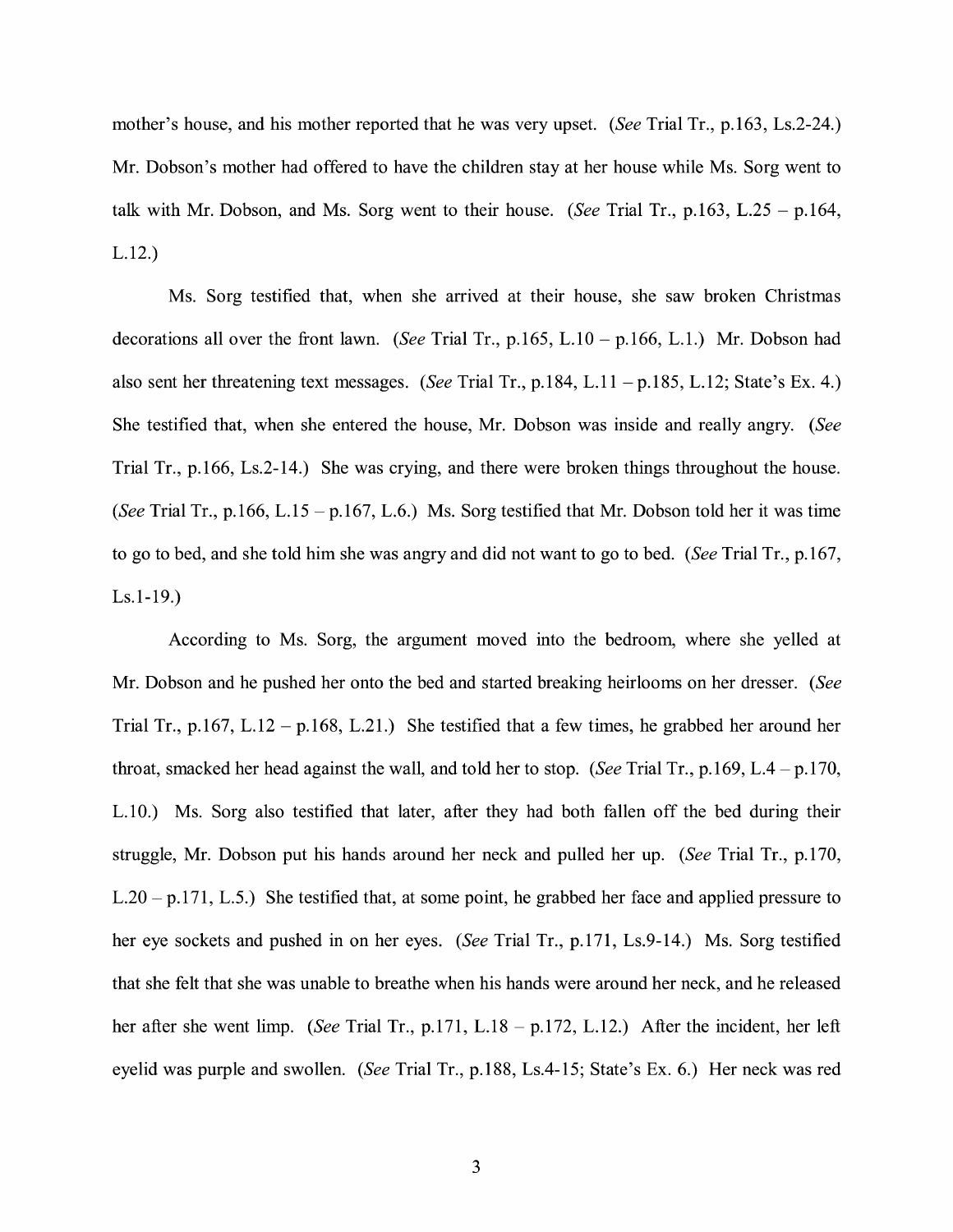after the incident, but she testified that her neck always had some redness. *(See* Trial Tr., p.186, L.20- p.187, L.18; State's Exs. 5 & 7.)

Mr. Dobson elected not to testify in his defense. *(See* Trial Tr., p.281, L.24 - p.283, L.2.) In closing arguments, while Mr. Dobson's counsel conceded that Mr. Dobson had argued with Ms. Sorg and broken stuff, defense counsel asserted that Mr. Dobson did not strangle Ms. Sorg. *(See* Trial Tr., p.314, L.18 - p.315, L.1.) The jury found Mr. Dobson guilty of attempted strangulation. (R., pp.182-83.)

At the sentencing hearing, Mr. Dobson asked the district court "for one year fixed, three years indeterminate with probation, the Court to withhold judgment and any treatment or necessary classes from the probation officer." (Sentencing Tr., p.11, Ls.11-14.)<sup>2</sup> The State asked the district court to "either impose a sentence of one year fixed followed by three years indeterminate or alternatively impose a sentence of two years fixed followed by two years indeterminate but retain jurisdiction and send Mr. Dobson on a rider." (Sentencing Tr., p.8, Ls.8-13.) The district court imposed a unified sentence of four years, with two years fixed, suspended the sentence, and placed Mr. Dobson on supervised probation for a period of four years. (R., pp.206-10.) The district court declined to withhold judgment. (Sentencing Tr., p.21, Ls.5-8.)

Mr. Dobson filed a Notice of Appeal timely from the Judgment of Conviction, Order of Probation. (R., pp.215-17; *see* R., pp.227-32 (Amended Notice of Appeal).)

#### ISSUE

Did the district court abuse its discretion when it imposed a unified sentence of four years, with two years fixed, upon Mr. Dobson following his conviction for attempted strangulation?

<sup>&</sup>lt;sup>2</sup> All citations to "Sentencing Tr." refer to the transcripts of Mr. Dobson's March 2, 2020, sentencing hearing,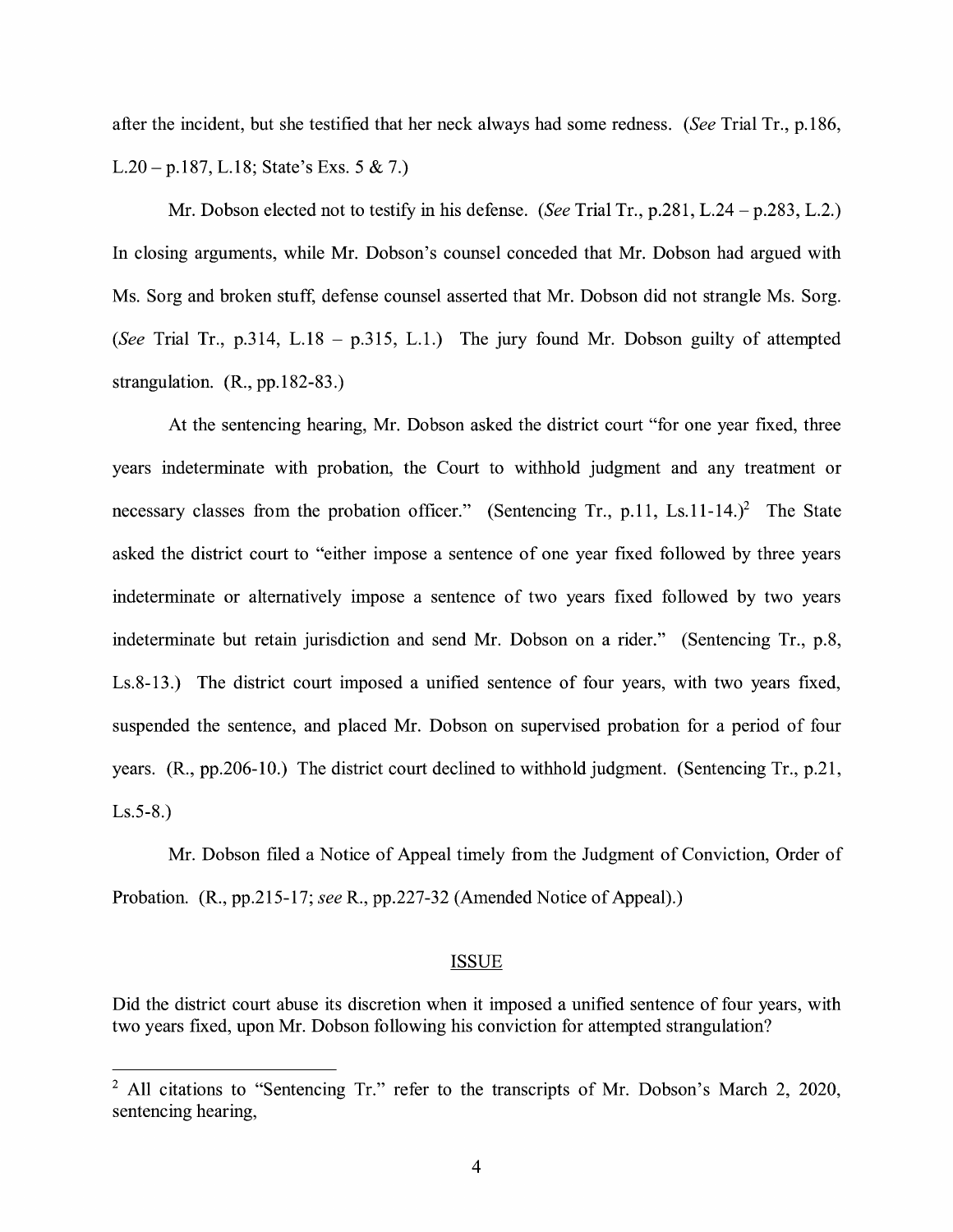### ARGUMENT

## The District Court Abused Its Discretion When It Imposed A Unified Sentence Of Four Years, With Two Years Fixed, Upon Mr. Dobson Following His Conviction For Attempted Strangulation

### A. Introduction

Mr. Dobson asserts that the district court abused its discretion when it imposed a unified sentence of four years, with two years fixed, upon him following his conviction for attempted strangulation. The district court should have instead followed Mr. Dobson's recommendations by withholding judgment, or alternatively, by imposing a unified sentence of four years, with one year fixed, before placing him on probation. *(See* Sentencing Tr., p.11, Ls.11-14.)

#### B. The District Court Abused Its Discretion When It Declined To Withhold Judgment

Mr. Dobson asserts the district court abused its discretion when it declined to withhold judgment. "In Idaho, when a criminal defendant is found guilty of the crime charged the district court may, among other things, suspend the execution of judgment under LC. § 19-2601(2) or withhold judgment pursuant to LC. § 19-2601(3)." *State v. Branson,* 128 Idaho 790, 792 (1996). The decision whether to withhold jurisdiction is in the district court's discretion. *State v. Edghill,* 134 Idaho 218, 219 (Ct. App. 2000). In reviewing a trial court's alleged abuse of discretion, an appellate court considers whether the trial court: correctly perceived the issue as one of discretion; acted within the outer boundaries of its discretion; acted consistently with the legal standards applicable to the specific choices available to it; and reached its decision by the exercise of reason. *Lunneborg v. My Fun Life,* 163 Idaho 856, 863 (2018). "Refusal to grant a withheld judgment will not be deemed an abuse of discretion if the trial court has sufficient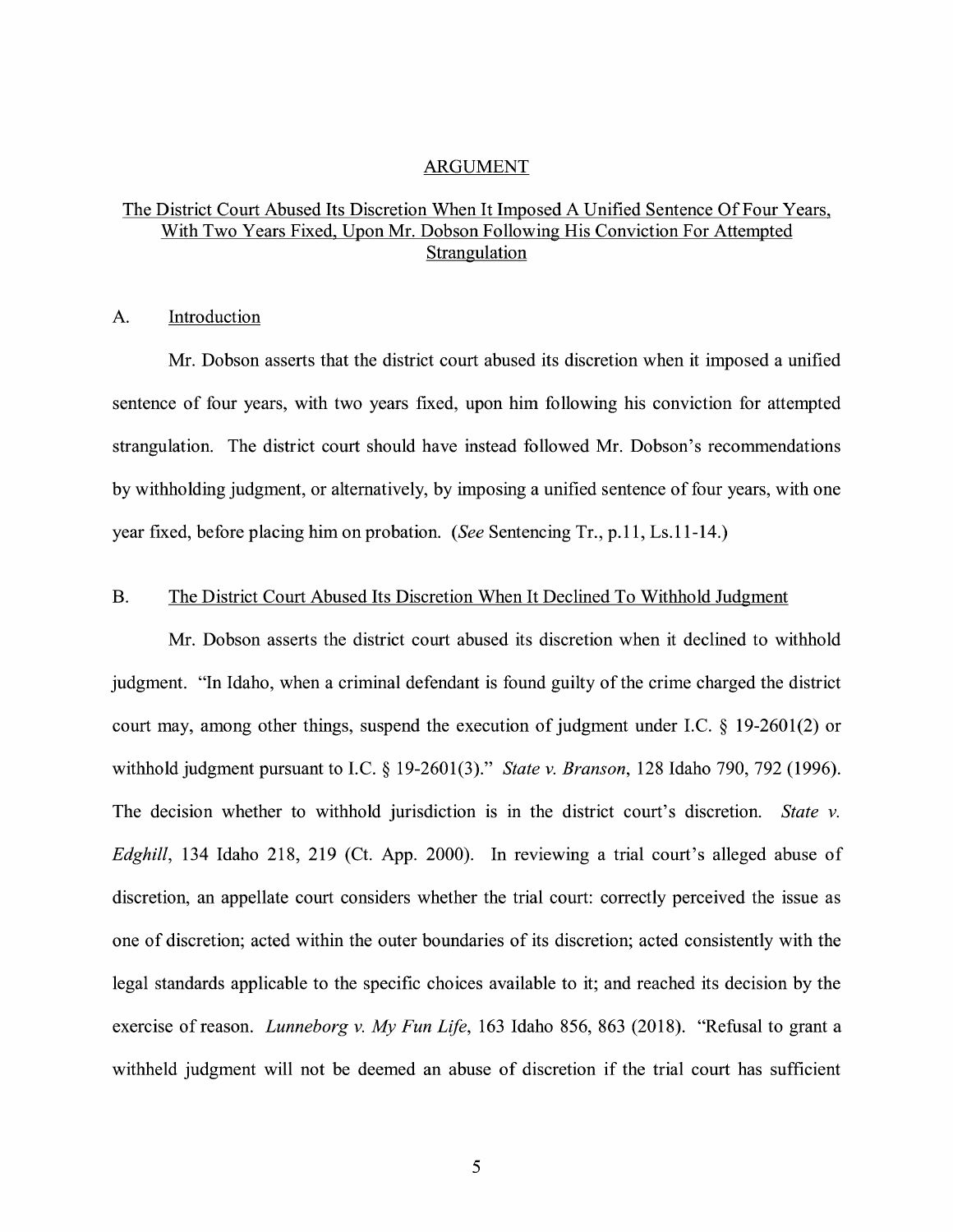information to determine that a withheld judgment would be inappropriate." *Edghill,* 134 Idaho at 219 (internal quotation marks omitted).

"If the court grants a withheld judgment to a particular defendant and places that defendant on probation, jurisdiction is retained by the district court during the period of probation and the court has continuing jurisdiction to modify the conditions of the defendant's probation." *Branson,* 128 Idaho at 792. "If those conditions are violated, the district court may revoke the defendant's probation and thereafter 'impose *any* sentence which originally might have been imposed at the time of conviction."' *Id.* (quoting *Peltier v. State,* 119 Idaho 454, 460 (1991)) (emphasis in original). "When judgment is withheld under LC. § 19-2601 there is no sentence actually imposed on the defendant and, more importantly, no judgment of conviction is entered." *Id.* at 793.

Mr. Dobson submits that the district court abused its discretion when it declined to withhold judgment, because the district court did not act consistently with the applicable legal standards. The district court did not have sufficient information to determine that a withheld judgment would be inappropriate.

To the contrary, the information presented to the district court at sentencing warranted a withheld judgment. For example, Mr. Dobson had gone through about a year of pretrial release with no violations, except for his failure to appear for his presentence investigation. *(See*  R., p.186; Sentencing Tr., p.8, Ls.20-22, p.11, Ls.4-6.) Mr. Dobson served his country by enlisting in the United States Army, and he was medically discharged while serving a tour in Afghanistan. *(See Conf. Exs., p.23; Sentencing Tr., p.11, L.15.)*<sup>3</sup> The instant offense was Mr. Dobson's first felony conviction. *(See* Conf. Exs., p.20; Sentencing Tr., p.11, L.16.)

 $3$  All citations to "Conf. Exs." refer to the 261-page PDF version of the confidential exhibits, including the presentence report.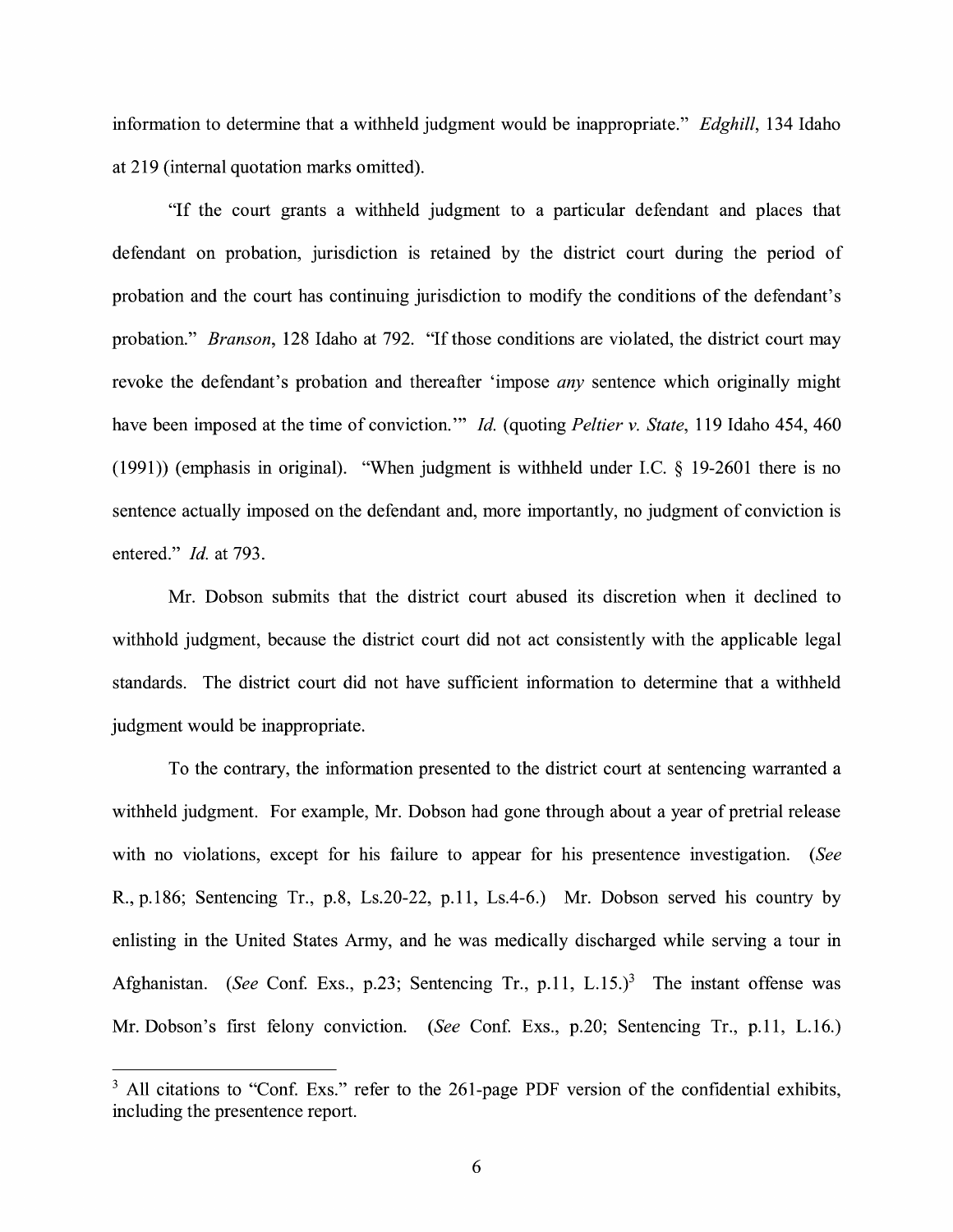Mr. Dobson had good employment, working as a crew foreman building houses for his uncle's company, while being on standby as a certified wildland firefighter. *(See Conf. Exs., p.24.)* Even though Mr. Dobson maintained his innocence, he had a low risk category LSI score of 14.0. *(See* Conf. Exs., pp.26-27.) Further, Mr. Dobson and Ms. Sorg had gone their separate ways, with their divorce finalized before sentencing. *(See Conf. Exs., p.22; Sentencing Tr., p.11,* Ls.21-22.)

Perhaps most importantly, Mr. Dobson had a groundswell of support from his friends and family. Mr. Dobson's uncle and employer, in a letter of support, wrote, "Taylor is a great example to others, [i]n my opinion Taylor is someone with hard work[,] honesty and integrity, [h]e has shown up to work when he was supposed to and did the work he was asked to." (Conf. Exs., p.50.) The uncle also stated that his company was in the middle of a 6,000 square foot cabin build "that Taylor is the main lead man in, Taylor is needed to keep the project on task." (Conf. Exs., p.50.) Mr. Dobson's mother wrote a letter of support, where she explained what her testimony would have been had she been called to testify. *(See* Con£ Exs., pp.45-49.) Mr. Dobson's stepfather wrote that Mr. Dobson "is on a path towards complete healing and redemption," and "is a person deserving of a chance to better himself, and his opportunities—to contribute to society and people around him." (Conf. Exs., p.53.) Additionally, Mr. Dobson submitted letters of support from another uncle, several aunts, his sister, two cousins, and a former supervisor at his work. *(See* Conf. Exs., pp.42-44, 51-52, 54-58, 61-62.)

In view of the above, the information presented to the district court at sentencing warranted a withheld judgment. The district court did not have sufficient information to determine that a withheld judgment would be inappropriate. Thus, the district court abused its

7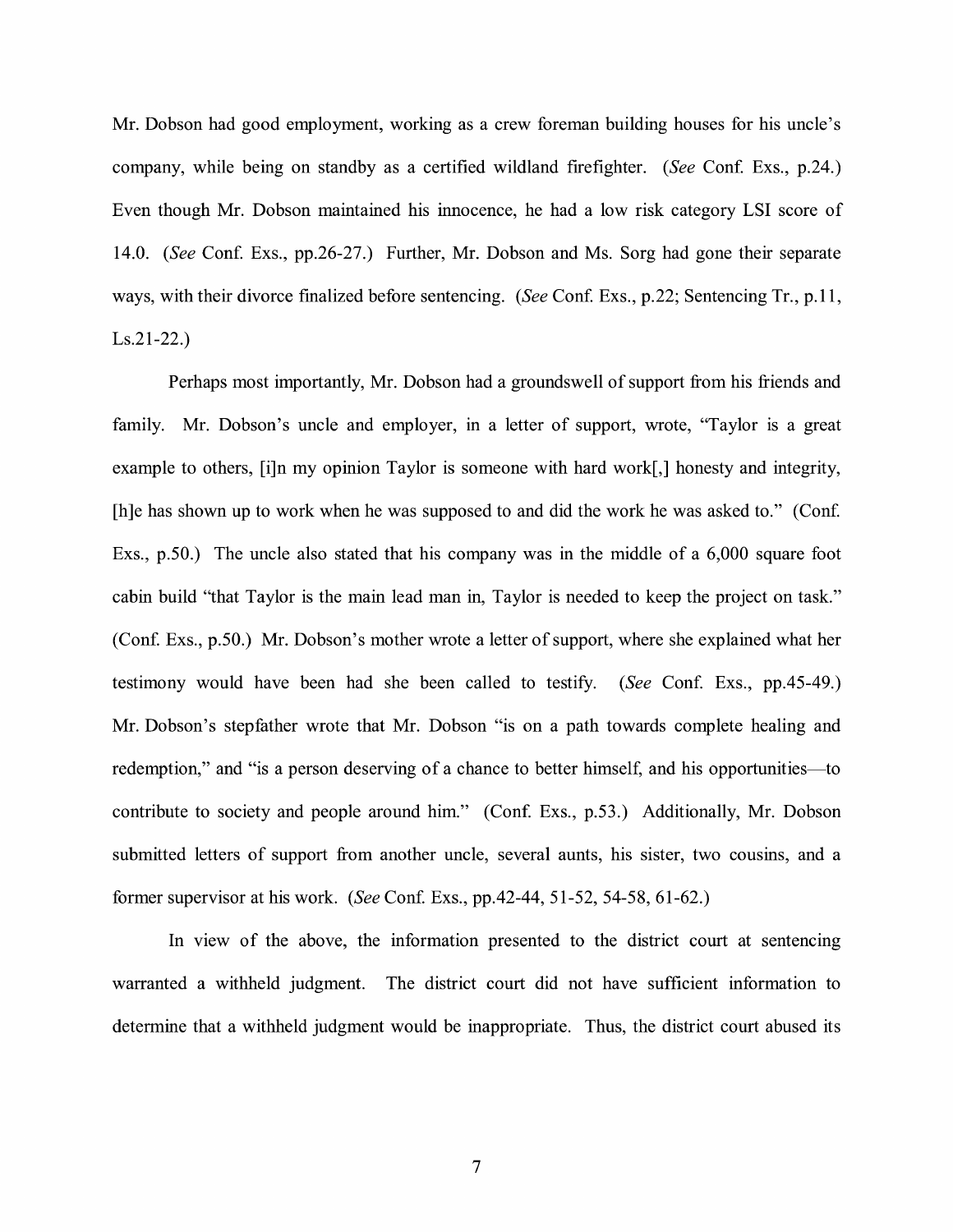discretion when it declined to withhold judgment, because the district court did not act consistently with the applicable legal standards.

## C. The District Court Abused Its Discretion When It Imposed A Unified Sentence Of Four Years, With Two Years Fixed

In the alternative, Mr. Dobson asserts the district court abused its discretion when it imposed a unified sentence of four years, with two years fixed. Where a defendant contends that the sentencing court imposed an excessively harsh sentence, the appellate court will conduct an independent review of the record giving "due regard to the nature of the offense, the character of the offender, and the protection of the public interest." *State v. Strand,* 137 Idaho 457, 460 (2002).

The Idaho Supreme Court has held that, "[ w ]here a sentence is within statutory limits, an appellant has the burden of showing a clear abuse of discretion on the part of the court imposing the sentence." *State v. Jackson,* 130 Idaho 293, 294 (1997) (internal quotation marks omitted). Mr. Dobson does not assert that his sentence exceeds the statutory maximum. Accordingly, in order to show an abuse of discretion, Mr. Dobson must show that in light of the governing criteria, the sentence was excessive considering any view of the facts. *Id.* The governing criteria or objectives of criminal punishment are: (1) protection of society; (2) deterrence of the individual and the public generally; (3) the possibility of rehabilitation; and  $(4)$  punishment or retribution for wrongdoing. Id. An appellate court, "[w]hen reviewing the length of a sentence ... consider[s] the defendant's entire sentence." *State v. Oliver,* 144 Idaho 722, 726 (2007). The reviewing court will "presume that the fixed portion of the sentence will be the defendant's probable term of confinement." *Id.*